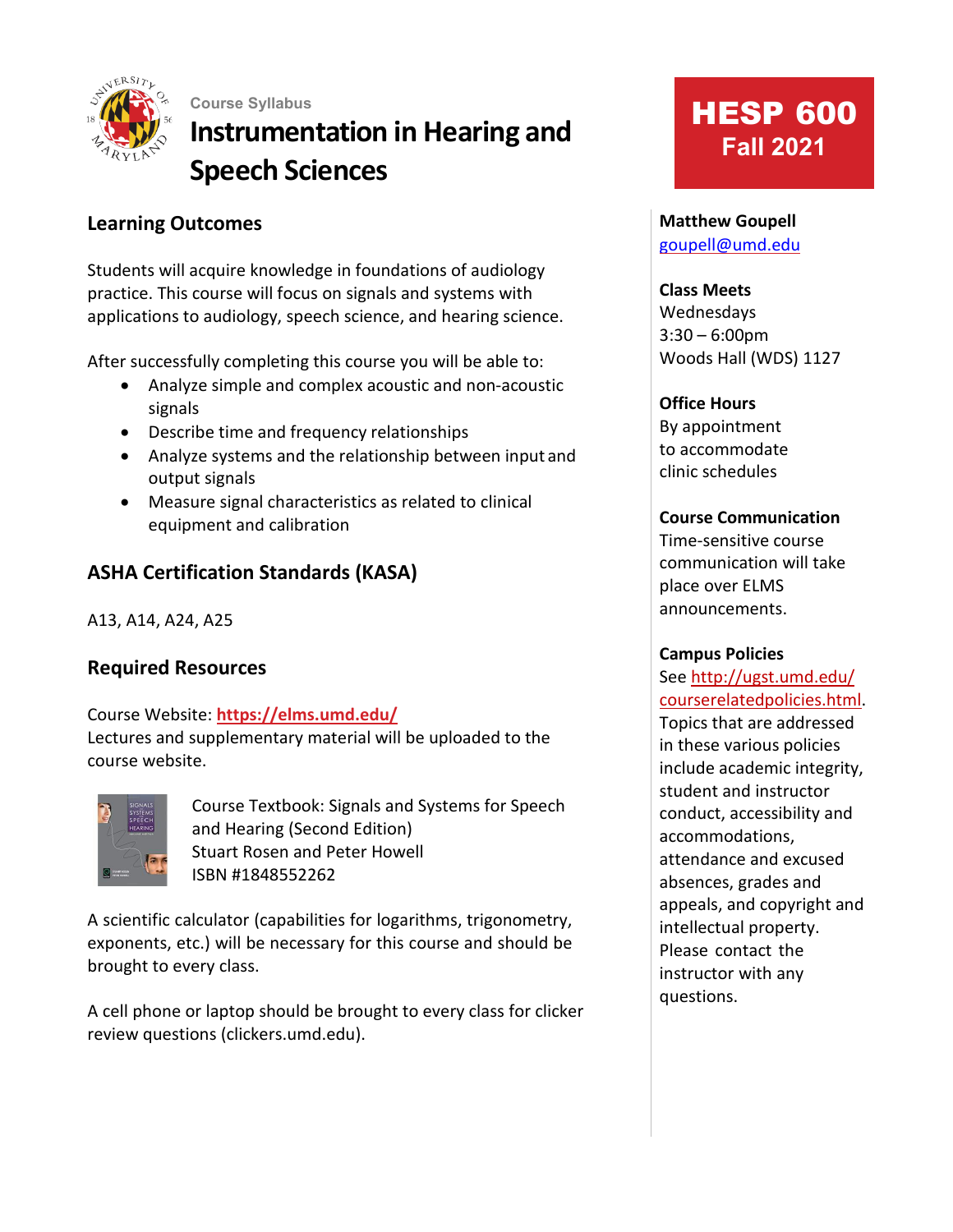### **Expectations**

Each student is expected to read assigned chapters and papers before each class and complete all assignments on time. Reading the weeks' material again after class is recommended. Class participation is highly encouraged.

Attendance to class is not required in this class; however, it is highly encouraged because it will help you better understand the material and resolve questions.

Please inform me ahead of time by email about excused absences for missing quizzes or exams so that I can try to accommodate your situation. In the extreme circumstance that you cannot inform me that you will miss an exam before it occurs, contact me as soon as you can so that I can try to accommodate your situation.

Students are expected to treat each other with respect. Disruptive behavior of any kind will not be tolerated. Students who are uncivil toward one another or me will be subject to referral to the Office of Student Conduct or to the University Campus Police. You are expected to adhere to the Code of Student Conduct.

#### **Course Assignments**

#### Exercises

Exercises will be assigned during class and should be completed by the start of class the following week. Questions about the past week's exercises will be answered in class and an answer key will be posted on ELMS. You are responsible for checking the accuracy of your answers and asking questions about the exercises that you did not understand.

You are encouraged to attempt the exercises by yourself at first and to seek help from classmates when you get stuck. Working with classmates is excellent preparation for the quizzes, exams, and working with colleagues in this field. I also suggest attempting the exercises again at a later time to see if you can do them. Practice is important for success in this course. If you complete all exercises and submit your exercise set on ELMS before the answer key is posted, you will earn 1% extra credit toward your score on the next exam.

#### Labs

Two labs (a signals lab and a systems lab) are due this semester. The labs will include questions about activities in class on the three computer lab days (see course schedule) and other related exercises. Further instruction will be given in class regarding these assignments.

#### Quizzes

Quizzes will take place in class on 9/19 and 11/7. More details will be given in class.

#### Exams

There are two written exams in this course: a midterm (signals) and a final exam (signals and systems). The final exam is cumulative. Exams will not be provided to students who are more than fifteen minutes late for the start of the exam.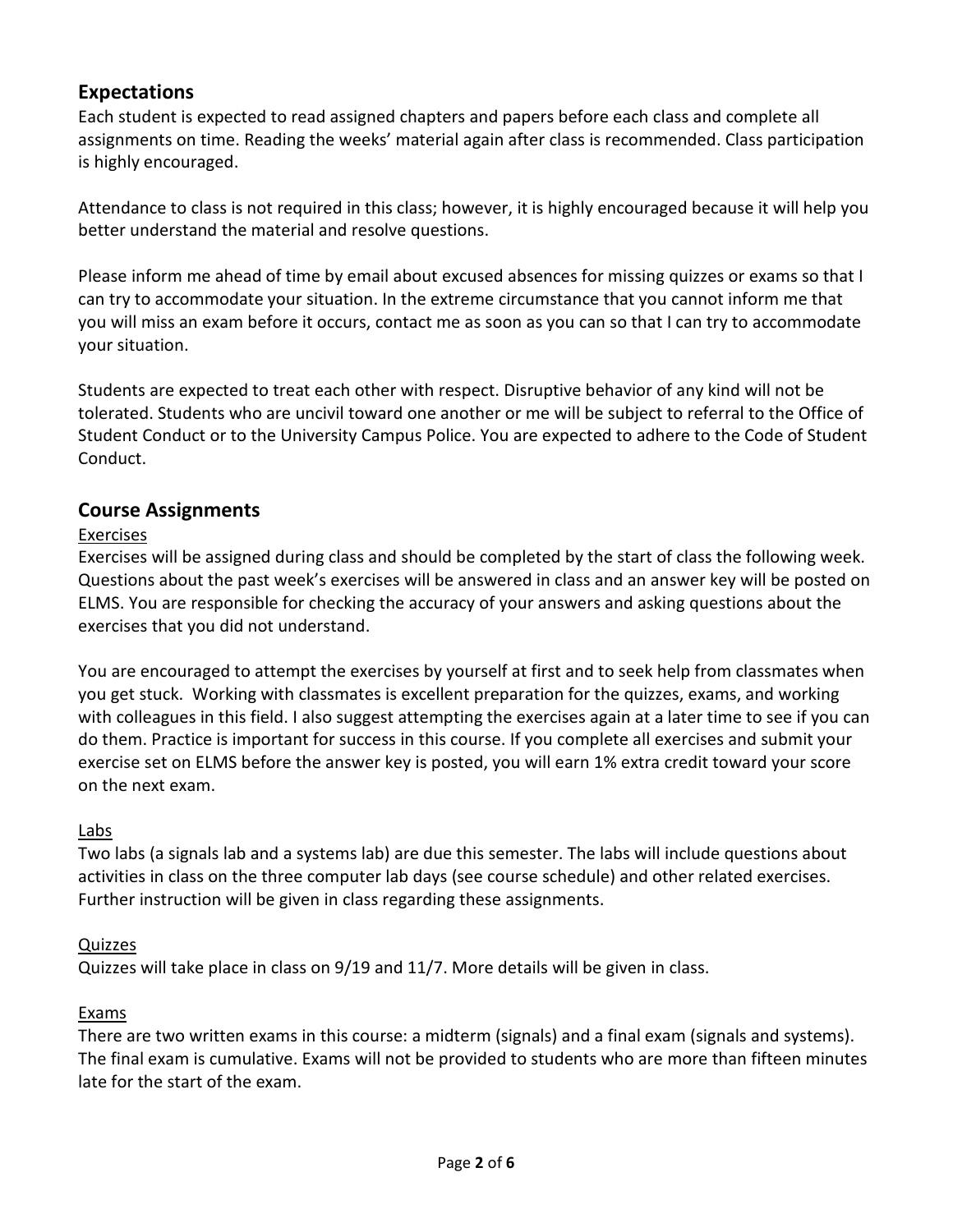# **Grading Policy**

| . a. see, es min we wasea on quiezes (2070)) laws (2070)) imaterni (2070)) and imar (0070). |       |                        |       |                        |       |  |  |  |
|---------------------------------------------------------------------------------------------|-------|------------------------|-------|------------------------|-------|--|--|--|
| <b>Numerical Score</b>                                                                      | Grade | <b>Numerical Score</b> | Grade | <b>Numerical Score</b> | Grade |  |  |  |
|                                                                                             |       |                        |       |                        |       |  |  |  |
|                                                                                             |       |                        |       |                        |       |  |  |  |
| 97-100                                                                                      | A+    | 80-83                  | B-    | 64-66                  |       |  |  |  |
|                                                                                             |       |                        |       |                        |       |  |  |  |
| 94-96                                                                                       | A     | 77-79                  | C+    | 60-63                  | D-    |  |  |  |
| 90-93                                                                                       | А-    | 74-76                  |       | 59 or below            |       |  |  |  |
|                                                                                             |       |                        |       |                        |       |  |  |  |
| 87-89                                                                                       | B+    | 70-73                  | C-    |                        |       |  |  |  |
|                                                                                             |       |                        |       |                        |       |  |  |  |
| 84-86                                                                                       | В     | 67-69                  | D+    |                        |       |  |  |  |
|                                                                                             |       |                        |       |                        |       |  |  |  |

Final scores will be based on quizzes (20%), labs (25%), midterm (25%), and final (30%).

# **Course Schedule**

| Date     | <b>Topics</b>                                                                  | Readings                          |
|----------|--------------------------------------------------------------------------------|-----------------------------------|
| 9/1/21   | Overview of course and introduction to signals<br>$\bullet$                    | Rosen Chapters 1-3                |
| 9/8/21   | Sine waves, logs, and scales<br>$\bullet$                                      | Rosen Chapters 1-3                |
| 9/15/21  | Complex waves and Fourier transform<br>$\bullet$                               | Rosen Chapter 7                   |
|          | Quiz 1                                                                         |                                   |
| 9/22/21  | Complex waves and Fourier transform                                            | Rosen Chapter 7                   |
| 9/29/21  | Complex waves and Fourier transform, Digital<br>$\bullet$<br>signal processing | Rosen Chapter 14                  |
|          | Review                                                                         |                                   |
| 10/6/21  | <b>Signals Lab 1 Due</b>                                                       |                                   |
| 10/13/21 | <b>Midterm Exam</b>                                                            |                                   |
| 10/20/21 | Introduction to systems<br>$\bullet$                                           | Rosen Chapters 4, 8               |
| 10/27/21 | Filtering and windowing, spectrograms<br>$\bullet$                             | Rosen Chapters 6, 8, 10-11        |
| 11/3/21  | Auditory system and speech production<br>$\bullet$                             | Rosen Chapters 12-13              |
| 11/10/21 | <b>Quiz 2</b><br>Hearing aids, cochlear implants, and<br>sound processing      |                                   |
| 11/17/21 | <b>Signals Lab 2 Due</b>                                                       | Rosen Chapter 10, Elec-Basics.pdf |
|          | Electronics and devices, Electricity                                           |                                   |
| 11/24/21 | Thanksgiving - No Class                                                        |                                   |
| 12/1/21  | <b>Transducers and calibration</b>                                             | ANSI MPANL update                 |
| 12/8/21  | <b>Systems Lab due</b><br>Catch up and review                                  |                                   |
| 12/15/21 | <b>Final Exam</b>                                                              |                                   |

| Other important dates       |                                         |
|-----------------------------|-----------------------------------------|
| 9/30, 11/4                  | <b>Basic Hearing Measurements Tests</b> |
| 10/12-19, 12/7-17           | <b>Hearing Aids Tests</b>               |
| Mon-Wed, Sept. 6-8, 2021    | <b>Rosh Hashanah</b>                    |
| Sun-Mon, Sept. 15-16, 2021  | Yom Kippur                              |
| Mon-Wed, Sept. 20-22, 2021  | <b>Sukkot</b>                           |
| Mon-Wed, Sept. 27-29, 2021  | <b>Simchat Torah</b>                    |
| Sun-Mon, Nov 28-Dec 6, 2021 | Hanukkah                                |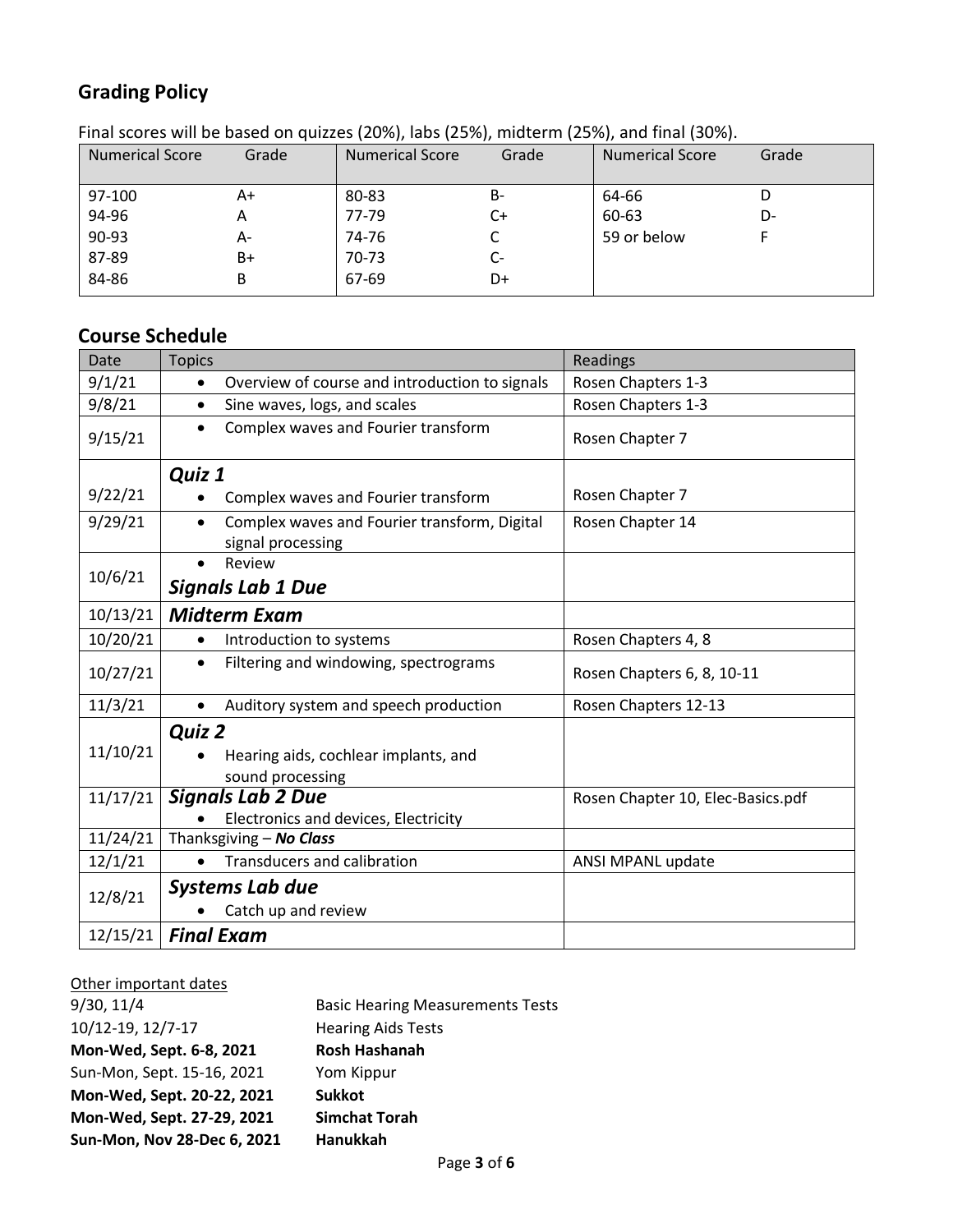# **Academic Integrity**

It is the responsibility of all students to read and understand the misconduct guidelines of the University of Maryland College Park [\(http://www.testudo.umd.edu/soc/dishonesty.html\)](http://www.testudo.umd.edu/soc/dishonesty.html). Any suspicion of academic dishonestly will result in a report filed with the Student Honor Council. Any of the following acts, when committed by a student, shall constitute academic dishonesty:

- CHEATING: intentionally using or attempting to use unauthorized materials, information, or study aids in any academic exercise.
- FABRICATION: intentional and unauthorized falsification or invention of any informationor citation in an academic exercise.
- FACILITATING ACADEMIC DISHONESTY: intentionally or knowingly helping or attempting to help another to violate any provision of this Code.
- PLAGIARISM: intentionally or knowingly representing the words or ideas of another as one's own in any academic exercise.

### **Special Accommodations**

I will make every effort to accommodate students who are registered with the Accessibility and Disability Service (ADS) Office and who provide me with a University of Maryland ADS Accommodation form. Only written ADS documentation of the accommodation will be considered. This form must be presented to me no later than **September 14, 2021**. I am not able to accommodate students who are not registered with ADS or who provide me with documentation which has not been reviewed and approved by the University of Maryland's ADS Office after **September 14, 2021**.

#### **Religious Inclusiveness**

It is the policy of the University of Maryland College Park to not schedule exams on religious holidays. If I have accidentally scheduled an exam on a religious holiday that you observe, please let me know no later than **September 14, 2021**. I will reschedule the exam for the entire class to a more appropriate date.

#### **Copyright**

Class lectures and other materials are copyrighted and may not be reproduced for anything other than personal use without written permission from the instructor. Lectures, materials, quizzes, and tests may not be sold to other parties.

#### **Campus and Other Emergencies**

In the event that the University is closed for an emergency or extended period of time, I will communicate to you via email to indicate schedule adjustments, including rescheduling of examinations and assignments due to inclement weather and campus emergencies. Course requirements, deadlines, and grading percentages are subject to changes that may be necessitated by a revised semester calendar or other circumstances. Official closures and delays are announced on the campus website [http://www.umd.edu.](http://www.umd.edu/) The snow phone line is 301-405-SNOW, and local radio and TV stations may also provide closure information.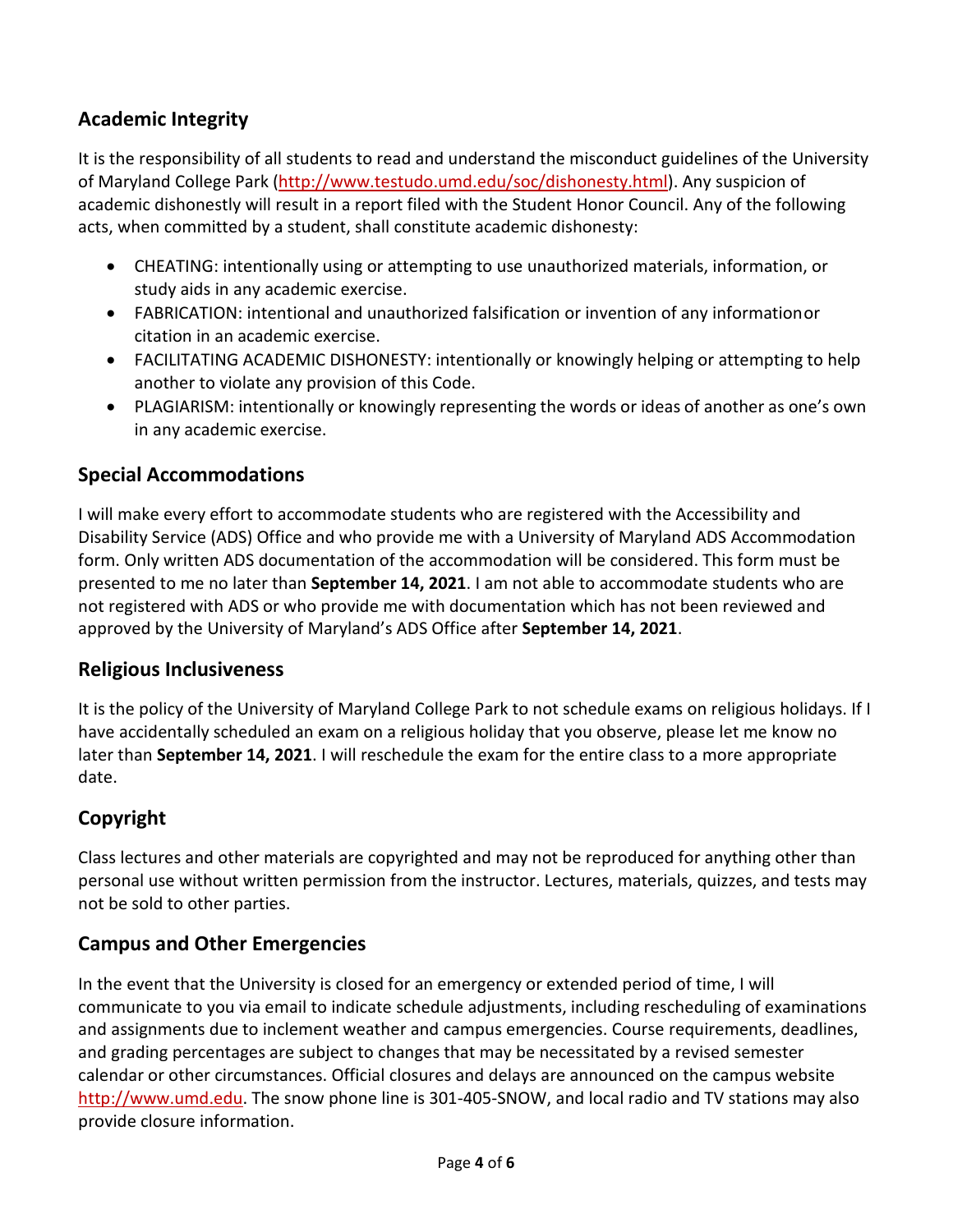#### *Dear students,*

*Important Point #1: As you are well aware, this semester is still not normal. We may be dealing with additional stress and anxiety. I'm writing this to let you know that I am very open to being flexible should life events arise that make it hard for you to keep up with the class. Such events might include things happening to you personally or things happening to family members. Please know that I want to do everything I can to support you. To do this, though, I need to know about a problem when it starts, not after it has already derailed your ability to keep up with class. I don't need to know details. Whatever you are comfortable telling me is fine. Letting me know sooner rather than later, though, is key. I'm in a much better position to help you and make accommodations if you tell me when the problem arises. It is MUCH harder to do this if you wait until the end of the term. You can email me. Upshot: I am here to help. If you are having life issues that are making it hard for you to keep up with class, PLEASE let me know so I can help.*

*Important Point #2: We have reached a new level of uncertainty of this semester. We will generally follow the advice of the University. For now, we will meet in person and we have returned to standard grading policies and deadlines. We will have a ripcord policy, to go back and change the syllabus as needed given circumstances. Changes won't be made lightly but they may be necessary given some circumstances. We will institute a democratic system and require a >2/3 majority vote on syllabus changes.*